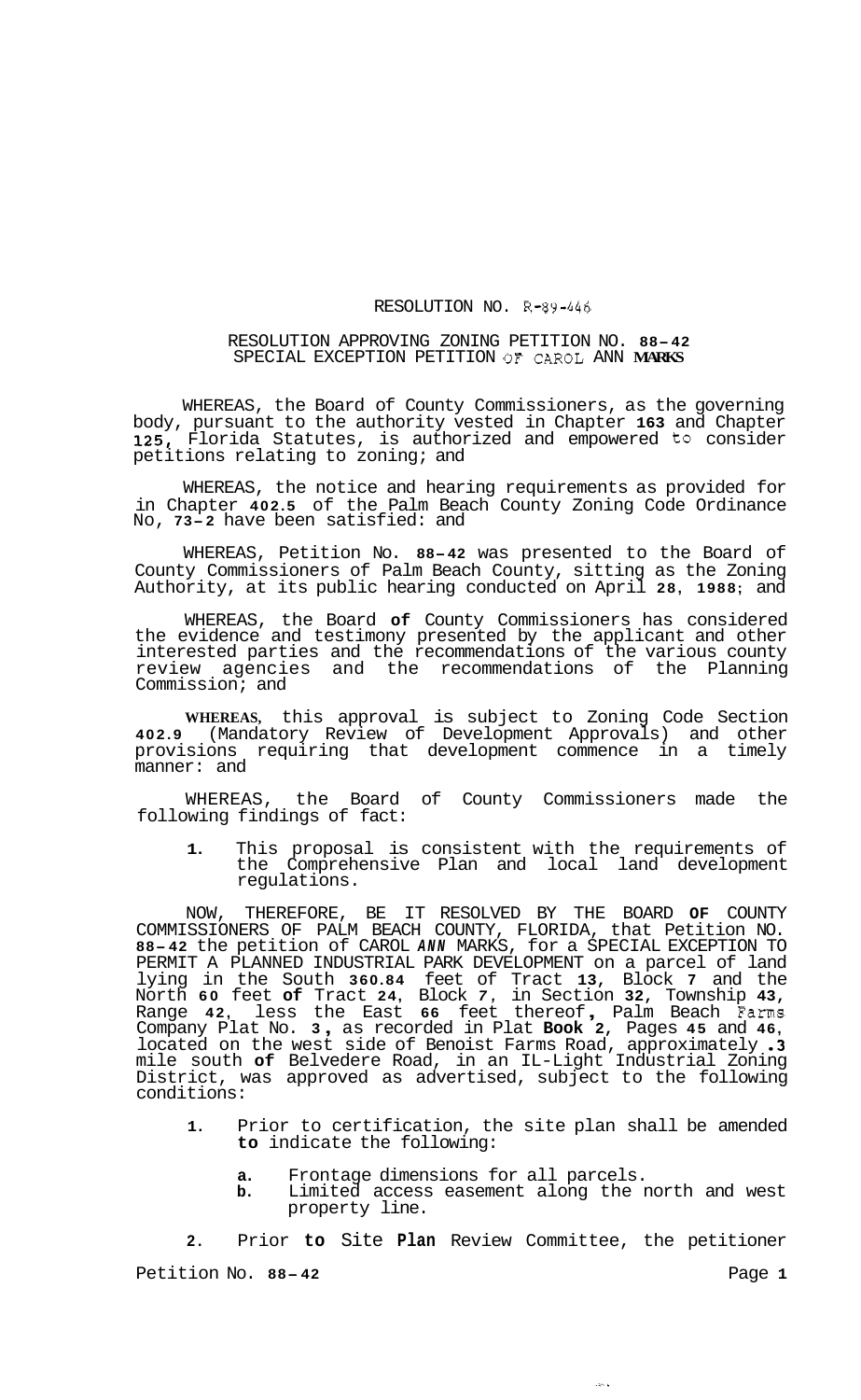shall delete the following references from the site plan:

- a. "Note: Individual lot site plans are for conceptional planning purposes only. Property development regulations will be enforced at time of Site Plan Review Committee submittal."
- **3.** The developer shall retain the stormwater runoff in accordance with all applicable agency requirements in effect at the time of the permit application. However, at a minimum, this development shall retain onsite three **(3)** inches of the stormwater runoff generated by a three **(3)** year-one **(1)** hour storm as required by the Permit Section, Land Development Division. The drainage system shall be maintained in an acceptable condition as approved by the County Engineer. In the event that the drainage system is not adequately maintained as determined by the County Engineer, this matter will be referred to the Code Enforcement Board for enforcement.
- **4.** If required by the County Engineer **or** the South Florida Water Management District the developer shall design the drainage system such that storm water runoff from the parking areas and paved surfaced area shall be separate from those areas which may contain hazardous **or** undesirable waste from the proposed site.
- **5.** Within **120** days **of** approval of this project, the property owner shall convey to Palm Beach County by road right-of-way warranty deed for Benoist Farms Road, **80** feet west of the west ultimate right-of-way of the Lake Worth Drainage District **E-2** Canal free of all encumbrances and encroachments. Petitioner shall provide Palm Beach County with sufficient documentation acceptable to the Right-of-way Acquisition Section to ensure that the property is free of all encumbrances and encroachments. Right-of-way conveyances shall also include "Safe Sight Corners" where appropriate at intersections as determined by the County Engineer. To establish this location the petitioner shall prepare a survey acceptable to the Lake Worth Drainage District and Palm Beach County Engineering Department **from**  Belvedere Road to Southern Boulevard showing the Lake Worth Drainage District **E-2** Canal relative to Benoist Farms Road.
- **6.** The property owner shall construct a left turn lane south approach and a right turn lane north approach on Benoist Farms Road at the project's entrance road concurrent with onsite paving and drainage improvements.
- *7.* The property owner shall pay a Fair Share Fee in the amount and manner required by the "Fair Share Contribution for Road Improvements Ordinance'' **as** it presently exists or as it may from time to time be

المسترد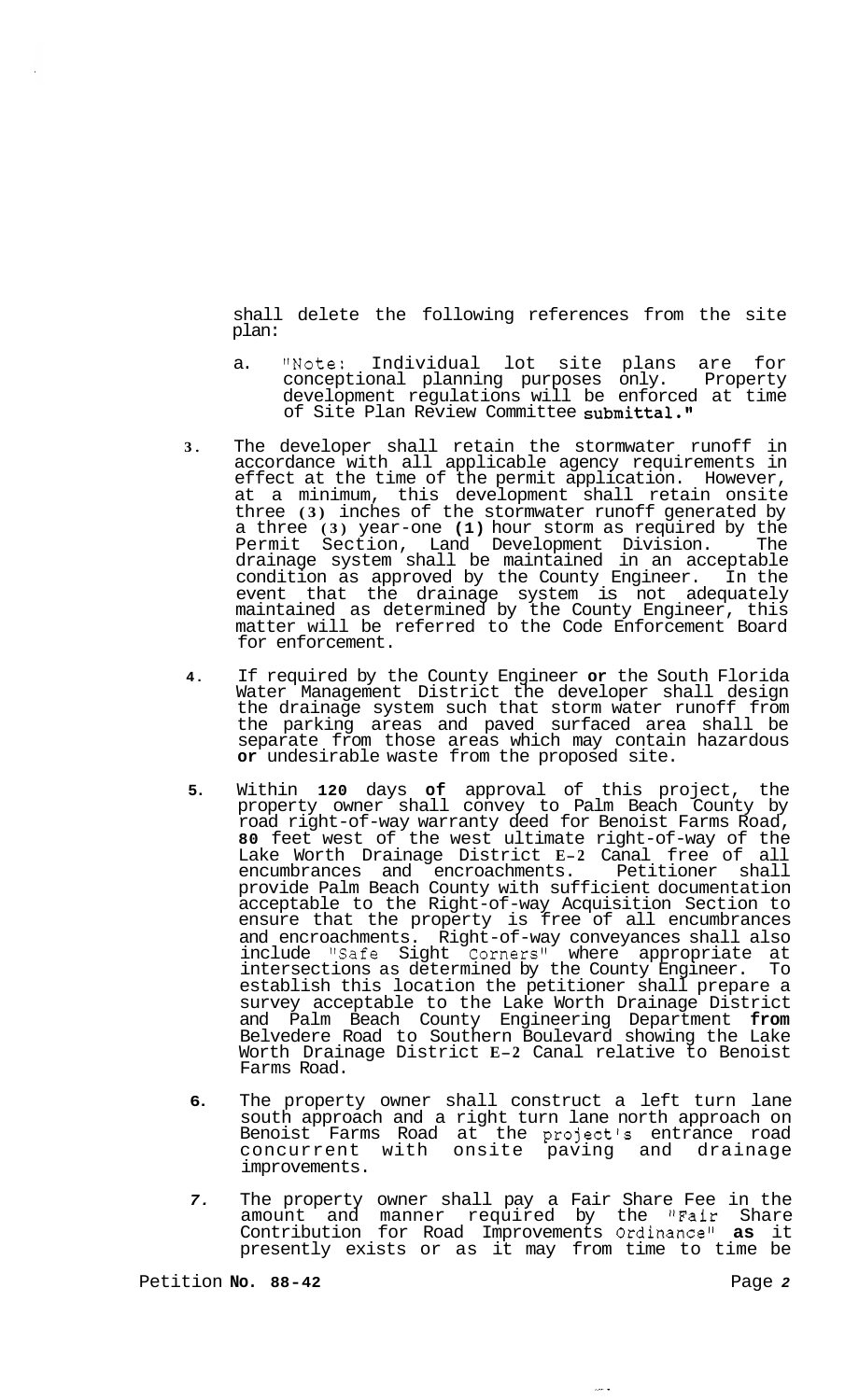amended. The Fair Share Fee for this project presently is **\$8,942.00 (317** trips **X \$26.79** per trip).

- *8.* The petitioner shall convey to the Lake Worth Drikinage District required property from Tracts **13** and **24** Block **7** which will be needed for the required right-of-way for Equalizing Canal **No. 2,** by Quit Claim Deed or an Easement Deed in the form provided by said Dirstrict within one hundred and twenty **(120)** days **OF** the approval of the Resolution approving this project,
- **9.** This project shall be limited to **88,150** gross square feet of general industrial land uses.
- **10.** Generation and disposal of hazardous effluents into sanitary sewerage system shall be prohibited mless adequate pretreatment facilities approved b:{ the Florida Department of Environmental Regulation (FDER) and Agency responsible for sewage works are constructed and used by project tenants or owners generating such effluents.
- **11.** Sewer service is available to the property. Therefore, no septic tank shall be permitted on the site.
- **12.** Water service is available to the property. Therefore, no well shall be permitted on the site to Frovide potable water.
- **13. No** off-premise signs shall be permitted on the site.
- **14.** Failure to comply with the conditions herein may result in the denial or revocation of a building permit; the issuance of a stop work order; the denial of a Certificate of Occupancy on any building or strccture; or the denial or revocation of any permit or approval for any developer-owner, commercial-owner, lessee, or user of the subject property. Appeals from such action may be taken to the Palm Beach County Boz.rd of Adjustment or as otherwise provided in the Pallr Beach County Zoning Code. Violations of the conditions herein shall constitute violations of the Palm Beach County Zoning Code.

 $\frac{1}{\sqrt{2}}$